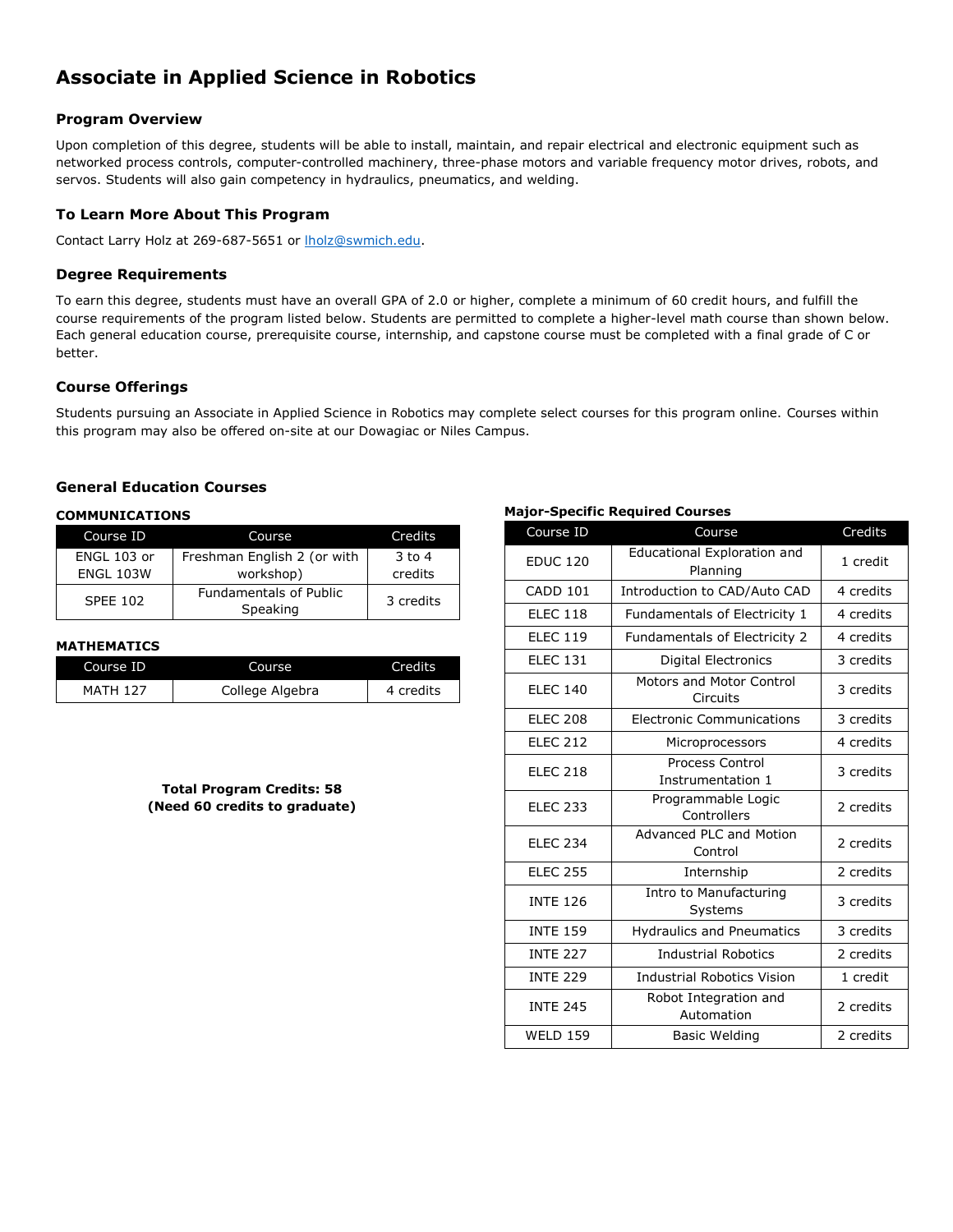# **Additional Notes About the A.A.S. in Robotics Program**

- A prerequisite course may be needed prior to enrollment in some courses within this program. Specific prerequisite requirements are listed in the Course Description section in the Course Catalog. A summary of the prerequisites is listed below in the Example Course Sequence.
- This program as outlined does not meet MTA requirements. A student would need two different science courses (one with a lab component), two different social science courses, and two different humanities courses. See advisor for specific details if the MTA is important to you.
- Students may need to take other credits to earn the minimum of 60 credits needed for a degree.
- Courses taken out of sequence may delay a student's ability to complete the program in a timely manner.
- Each student should submit a graduation application at least one full semester before he/she plans to graduate.
- This program is subject to change. Students should consult with their advisor for program updates.

# **Example Course Sequence**

The following is a sample of a semester-by-semester approach to completing this program.

## **FIRST SEMESTER**

| Courses                                           | Credits   | Prerequisites (Minimum Grade of C Required)                                                                                                                                                                              |
|---------------------------------------------------|-----------|--------------------------------------------------------------------------------------------------------------------------------------------------------------------------------------------------------------------------|
| EDUC 120 Educational Exploration and<br>Planning  | 1 credit  | ENGL 115, ENGL 103W, ENGL 103, ENGL 104, or test scores (concurrent<br>enrollment in ENGL 115 allowed)                                                                                                                   |
| ELEC 118 Fundamentals of Electricity 1            | 4 credits | MATH 101 or test score (concurrent enrolled allowed); ENGL 115, ENGL 103W,<br>ENGL 103, ENGL 104, or test scores (concurrent enrollment in ENGL 115 allowed);<br>concurrent enrollment in ELEC 119 required              |
| ELEC 119 Fundamentals of Electricity 2            | 4 credits | MATH 101 or test score (concurrent enrolled allowed); ELEC 118 (concurrent<br>enrollment allowed); ENGL 115, ENGL 103W, ENGL 103, ENGL 104, or test scores<br>(concurrent enrollment in ENGL 115 allowed)                |
| MATH 101 Intro Algebra (if needed)                | 4 credits | MATH 098, MATH 102, or test score                                                                                                                                                                                        |
| <b>ELEC 140 Motors and Motor Control Circuits</b> | 3 credits | ELEC 118 and ELEC 119 (concurrent enrollment allowed); MATH 101 or test score<br>(concurrent enrollment allowed); ENGL 115, ENGL 103W, ENGL 103, ENGL 104, or<br>test scores (concurrent enrollment in ENGL 115 allowed) |

#### **SECOND SEMESTER**

| Courses                                    | Credits   | Prerequisites (Minimum Grade of C Required)                                                                                                                    |
|--------------------------------------------|-----------|----------------------------------------------------------------------------------------------------------------------------------------------------------------|
| <b>ELEC 131 Digital Electronics</b>        | 3 credits | MATH 101 or test score; ELEC 118 and ELEC 119; ENGL 115, ENGL 103W, ENGL<br>103, ENGL 104, or test scores (concurrent enrollment in ENGL 115 allowed)          |
| ELEC 218 Process Control Instrumentation 1 | 3 credits | ELEC 118; ELEC 119; MATH 101 or test score; ENGL 115, ENGL 103W, ENGL 103,<br>ENGL 104, or test scores (concurrent enrollment in ENGL 115 allowed)             |
| ELEC 233 Programmable Logic Controllers    | 2 credits | MATH 101 or test score; ELEC 118 and ELEC 119; ENGL 115, ENGL 103W, ENGL<br>103, ENGL 104, or test scores (concurrent enrollment in ENGL 115 allowed)          |
| INTE 159 Hydraulics and Pneumatics         | 3 credits | MATH 101 or test score (concurrent enrollment allowed); ENGL 115, ENGL 103W,<br>ENGL 103, ENGL 104, or test scores (concurrent enrollment in ENGL 115 allowed) |
| <b>INTE 227 Industrial Robotics</b>        | 2 credits | ENGL 115, ENGL 103W, ENGL 103, ENGL 104, or test scores (concurrent<br>enrollment in ENGL 115 allowed)                                                         |
| WELD 159 Basic Welding                     | 2 credits | None                                                                                                                                                           |

#### **THIRD SEMESTER**

| <b>Courses</b>                             | Credits   | Prerequisites (Minimum Grade of C Required)                                                            |
|--------------------------------------------|-----------|--------------------------------------------------------------------------------------------------------|
| CADD 101 Intro to CAD/Auto CAD             | 4 credits | None                                                                                                   |
| ELEC 234 Adv PLC and Motion Control        | 2 credits | ELEC 233; MATH 127 or test score (concurrent enrollment allowed)                                       |
| INTE 126 Intro to Manufacturing Systems    | 3 credits | ENGL 115, ENGL 103W, ENGL 103, ENGL 104, or test scores (concurrent<br>enrollment in ENGL 115 allowed) |
| <b>INTE 229 Industrial Robotics Vision</b> | L credit. | INTF <sub>227</sub>                                                                                    |
| MATH 127 College Algebra                   | 4 credits | MATH 101 or test score                                                                                 |
| SPEE 102 Fund. of Public Speaking          | 3 credits | None                                                                                                   |

#### **FOURTH SEMESTER**

| Courses                                                        | Credits        | Prerequisites (Minimum Grade of C Required)                                                                                              |
|----------------------------------------------------------------|----------------|------------------------------------------------------------------------------------------------------------------------------------------|
| <b>ELEC 208 Electronic Communications</b>                      | 3 credits      | ELEC 119; MATH 127 or test score; ENGL 115, ENGL 103W, ENGL 103, ENGL 104,<br>or test scores (concurrent enrollment in ENGL 115 allowed) |
| ELEC 212 Microprocessors                                       | 4 credits      | ELEC 131; MATH 127 or test score; ENGL 115, ENGL 103W, ENGL 103, ENGL 104,<br>or test scores (concurrent enrollment in ENGL 115 allowed) |
| ENGL 103 or ENGL 103W Freshman English 2<br>(or with workshop) | 3 to 4 credits | ENGL 103W: test scores<br>ENGL 103: ENGL 115 or test scores (concurrent enrollment allowed)                                              |